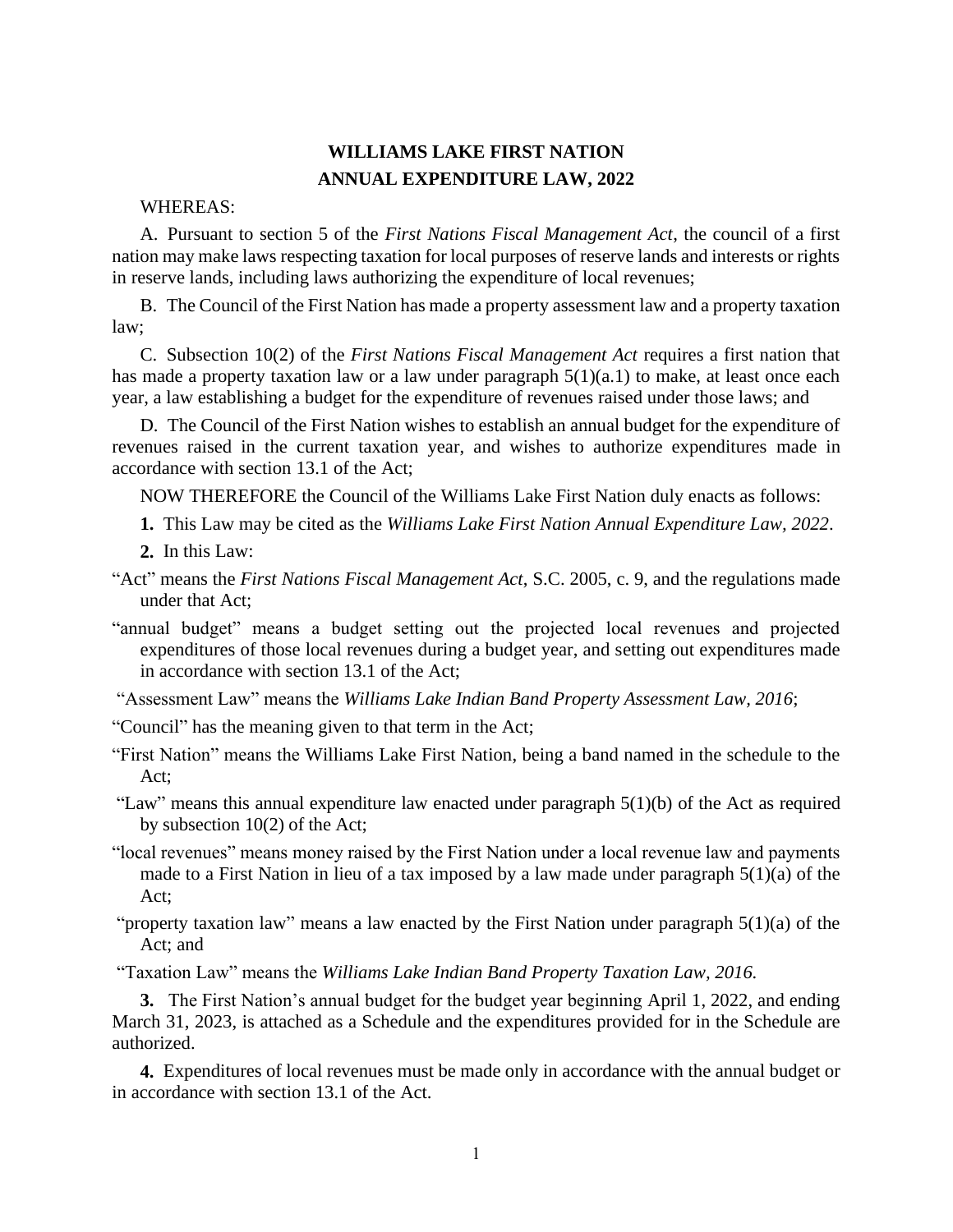**5.** The expenditures made in the current year before this Law is enacted are included in the annual budget and are authorized by this Law.

**6.** Where the First Nation wishes to authorize an expenditure not authorized in this Law, or change the amount of an expenditure authorized, Council must amend this Law in accordance with Council procedure and the requirements of the Act.

**7.** This Law authorizes the expenditure of contingency amounts as necessary within any of the categories of expenditures set out in the Schedule.

**8.** Except where otherwise defined, words and expressions used in this Law have the meanings given to them in the Assessment Law and the Taxation Law.

**9.** Where a provision in this Law is expressed in the present tense, the provision applies to the circumstances as they arise.

**10.** This Law must be construed as being remedial and must be given such fair, large and liberal construction and interpretation as best ensures the attainment of its objectives.

**11.**(1) The Schedule attached to this Law, including any Appendices, forms part of and is an integral part of this Law.

(2) A reference to the Schedule is a reference to the Schedule to this Law.

**12.** This Law comes into force and effect on the day after it is approved by the First Nations Tax Commission.

THIS LAW IS HEREBY DULY ENACTED by Council on the \_\_ day of May, 2022, at Williams Lake, in the Province of British Columbia.

A quorum of Council consists of four (4) members of Council.

Chief William Sellars Councillor Joanne Moiese

Councillor Rick Gilbert Councillor Shawna Philbrick

Councillor Shaleen Chelsea Councillor Christopher Wycotte